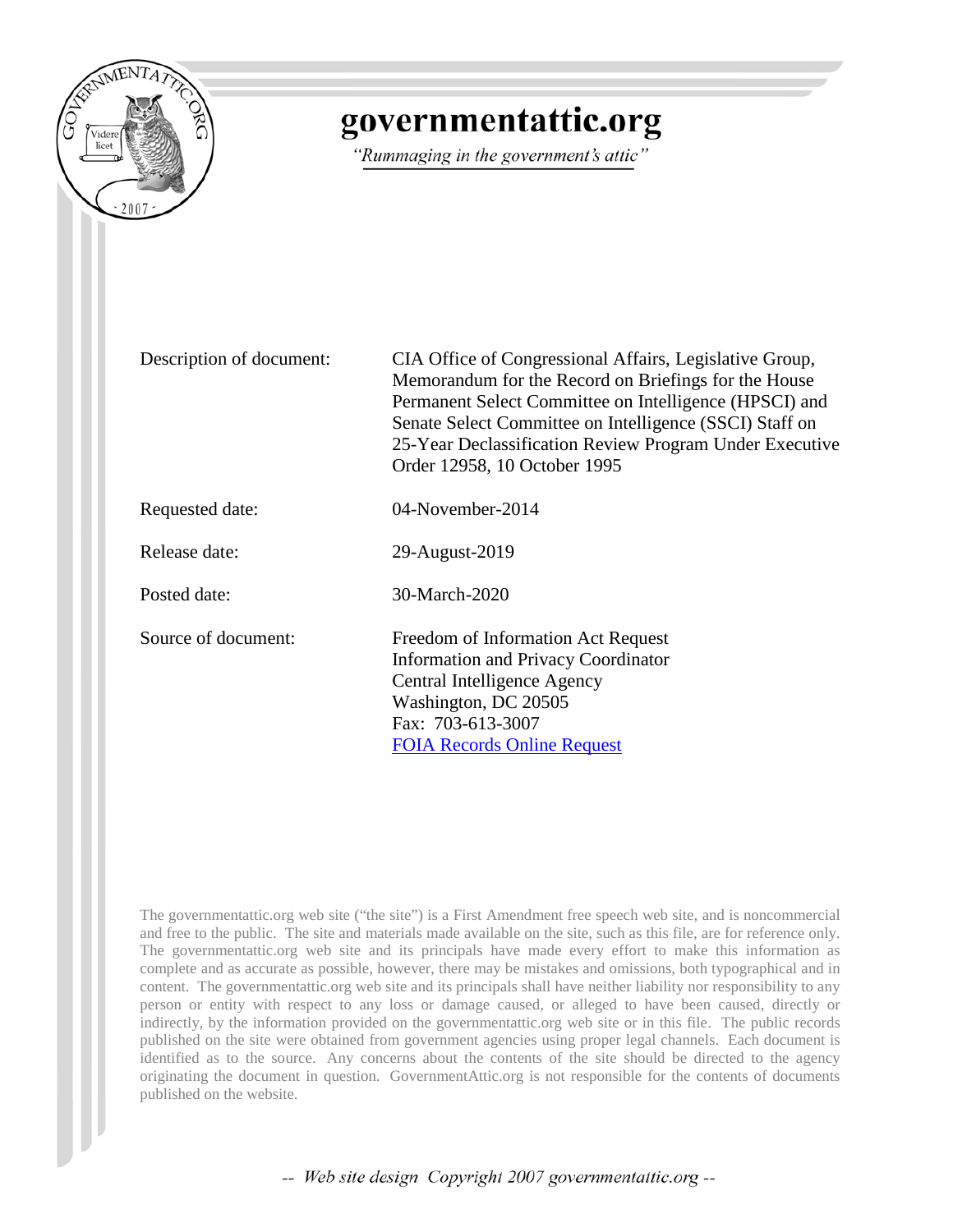

29 August 2019

Reference: F-2015-00354

This is a final response to your 4 November 2014 Freedom of Information Act (FOIA) request for the following records: **CIA Office of Congressional Affairs, Legislative Group, Memorandum for the Record on Briefings from HPSCI and SSCI Staff on 25-Year Declassification Review Program Under Executive Order 12958, 10 October 1995.** We processed your request in accordance with the FOIA, 5 U.S.C. § 552, as amended, and the CIA Information Act, 50 U.S.C. § 3141, as amended.

We completed a thorough search for records responsive to your request and located one document which we can release in segregable form with deletions made on the basis of FOIA exemptions  $(b)(3)$  and  $(b)(6)$ . A copy of the document is enclosed. Exemption (b )(3) pertains to information exempt from disclosure by statute. The relevant statutes are Section 6 of the Central Intelligence Agency Act of 1949, as amended, and Section 102A(i)(l) of the National Security Act of 1947, as amended. As the CIA Information and Privacy Coordinator, I am the CIA official responsible for this determination. You have the right to appeal this response to the Agency Release Panel, in my care, within 90 days from the date of this letter. Please include the basis of your appeal.

If you have any questions regarding our response, you may contact us at:

Central Intelligence Agency Washington, DC 20505 Information and Privacy Coordinator 703-613-3007 (Fax)

Please be advised that you may seek dispute resolution services from the CIA's FOIA Public Liaison or from the Office of Government Information Services (OGIS) of the National Archives and Records Administration. OGIS offers mediation services to help resolve disputes between FOIA requesters and Federal agencies. You may reach CIA's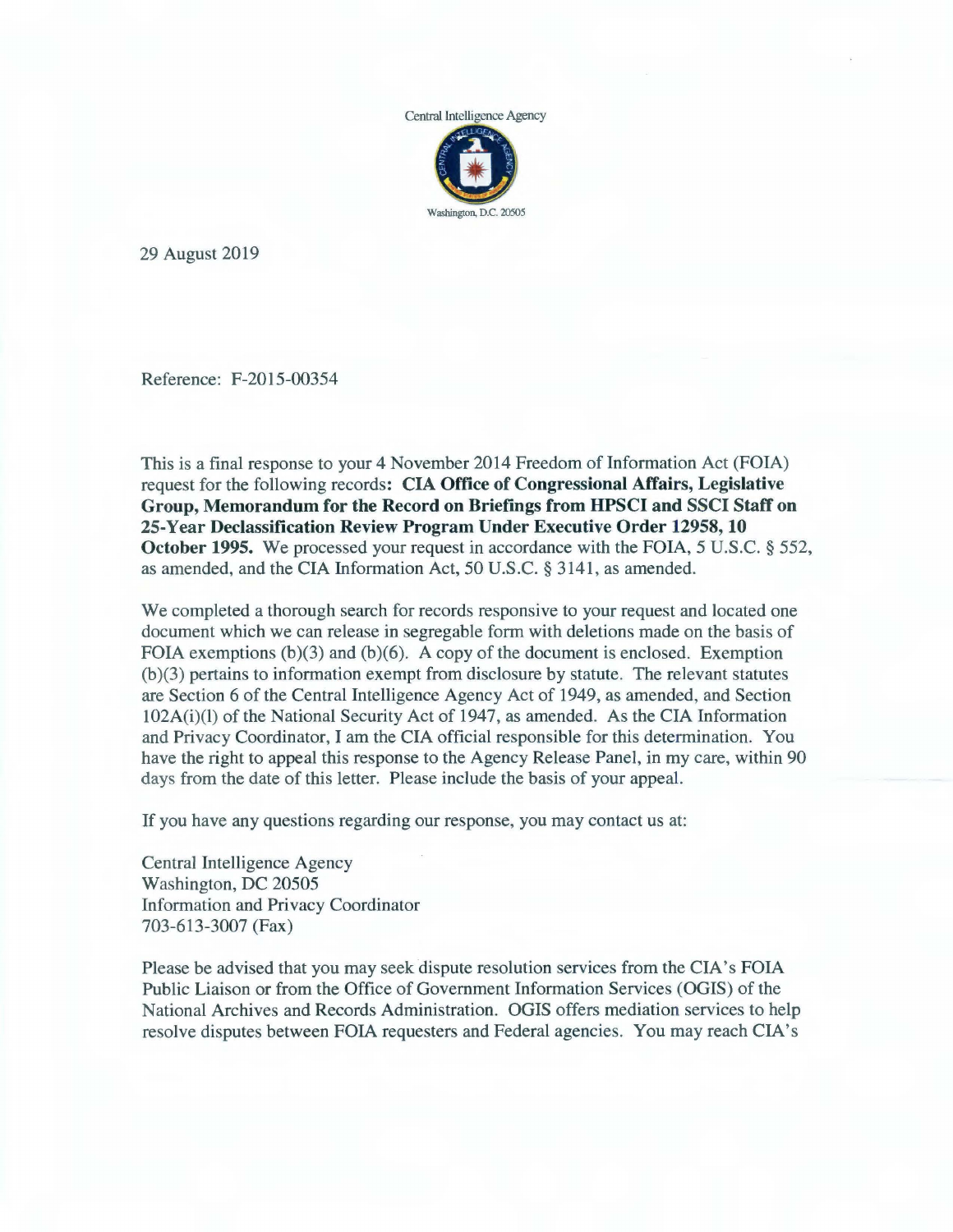FOIA Public Liaison at:

703-613-1287 (FOIA Hotline)

The contact information for OGIS is:

Office of Government Information Services National Archives and Records Administration 8601 Adelphi Road- OGIS College Park, MD 20740-6001 202-741-5770 877 -864-6448 202-741-5769 (fax) ogis@nara.gov

Contacting the CIA's FOIA Public Liaison or OGIS does not affect your right to pursue an administrative appeal.

Sincerely,

*~/{4* 

Mark Lilly Information and Privacy Coordinator

Enclosure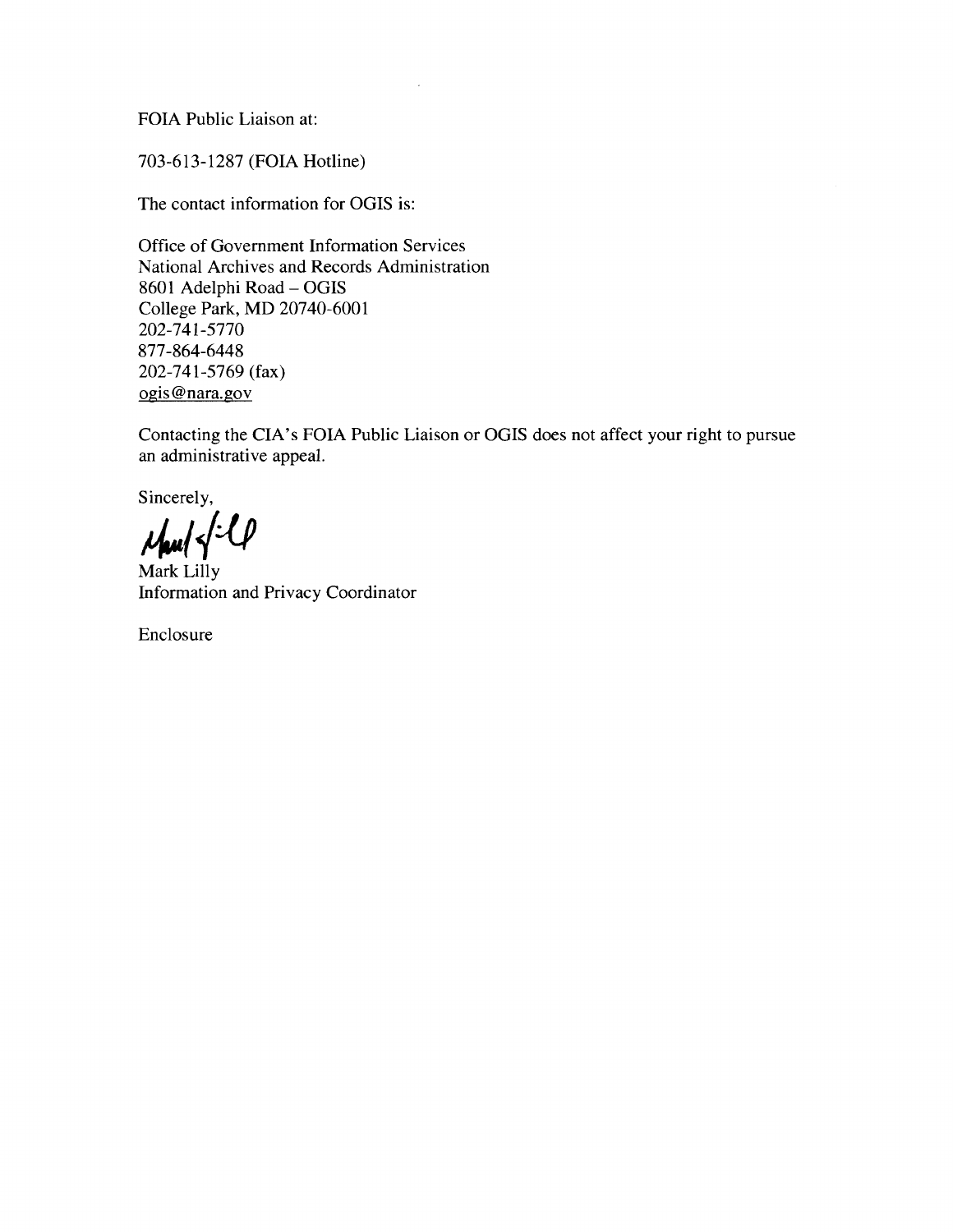C06815943 Approved for Release: 2019/08/28 C06815943  $J \qquad \qquad$ 

LEG Subj<br>Artel Queek

OCA 95-2504 10 October 1995

## MEMORANDUM FOR THE RECORD

SUBJECT: Briefings for HPSCI and SSCI Staff on 25-Year Declassification Review Program Under Executive Order 12958

1. CIA representatives Rich Warshaw (C/RDP/OIT),<br>and

• and I I and ~I~b\_r\_i~e-f\_e\_d\_H-P~s-c-r\_s\_t\_a\_f~f-e~ra **Mark Lowenthal, Louis Dupart,**  Susan Oulette, Chris Barton, Mike Sheehy, and Chris Healey on 11 September 1995, and SSCI staffers Suzanne Spaulding, Pat Hanback, Mark Heilbrun, Ed Levine, Don Mitchell, and Mary Sturtevant on 21 September 1995, regarding plans to implement Executive Order 12958's 25-year declassification review program. EXDIR/ICA Keith Hall briefly addressed the HPSCI staffers on the DCI's support for the program and his desire to release as much historically significant material as possible. Rich's briefing charts are attached.

2. The HPSCI briefing was difficult. Louis and Mark were critical of the White House for imposing the 25-year review requirement on agencies without indicating how it was to be funded. Louis said that Chairman Combest is adamant<br>that the FY 1996 program be capped at that the FY 1996 program be capped at  $|$ agency until they have some cost experience with which to make reprogramming decisions. He also chided agencies for not having identified candidates for reprogramming. Finally, he was particularly concerned that some agencies, like **NSA,** had changed their cost estimates of the 25-year program over time. Fortunately, CIA's estimates have<br>remained constant at over the five-year life of remained constant  $at$   $\begin{array}{c|c} \hline \text{lower the five-year life of} \\ \hline \text{the program.} \hline \text{Louis asked the NSA representative's present to} \end{array}$ provide him with more definitive cost estimates. Rich stressed that the cap seriously underfunded the program such that it would be very difficult to complete the required review in the five-year period allocated by the Executive Order. If the Order is not modified, any unreviewed material 25 years old or older is automatically declassified, thus potentially jeopardizing intelligence sources and methods. Following the briefing, Chris Healey said that any relief on the cap would have to come from the SSCI.

3. The SSCI briefing went considerably better. Far from wanting to curtail the program, the staffers supported suggested creative ways to address the HPSCI cap in conference. Mary suggested raising the cap to 0.5 percent of an agency's budget on the ground that it

 $(b)(3)$  $(b)(6)$ 

(b)(3)

 $(b)(3)$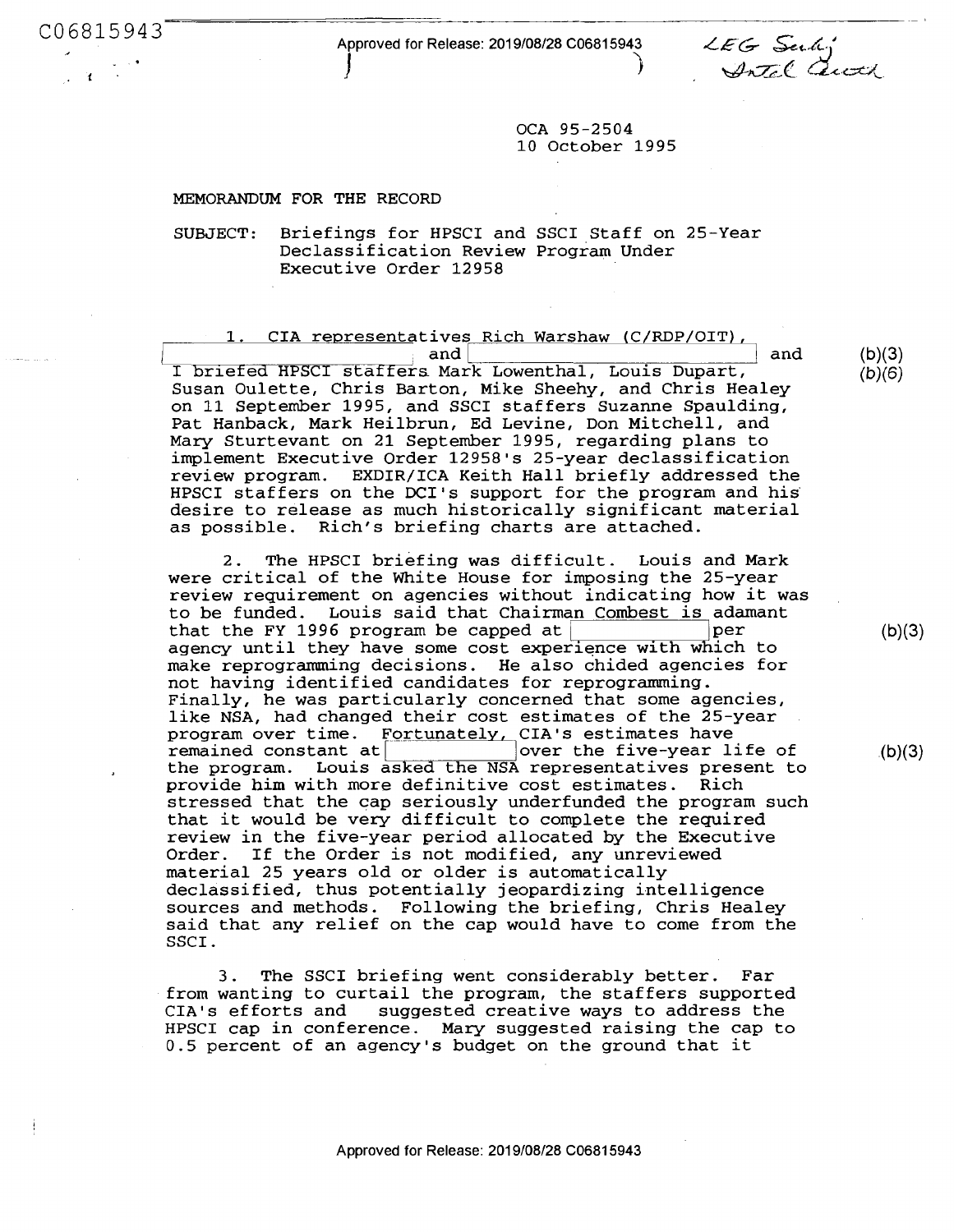) and the set of  $\mathcal{Y}$  and  $\mathcal{Y}$ 

SUBJECT: Briefings for HPSCI and SSCI Staff on 25-Year Declassification **Review** Program Under Executive Order 12958

would be difficult to argue against such a small amount being spent for potentially worthwhile gains in information released. She also proposed that agencies identify their reprogramming candidates prior to conference so that the committees could act on them in the context of the authorization bill. While agreeing with the 0.5 percent cap, the Comptroller later decided not to identify reprogramming candidates prior to conference for fear of losing budgetary control over those programs. She and Mary agreed that the SSCI would push for conference language supporting early reprogramming consideration.

l Legislation Group

 $(b)(3)$ (b)(6)

Office of Congressional Affairs

Attachment